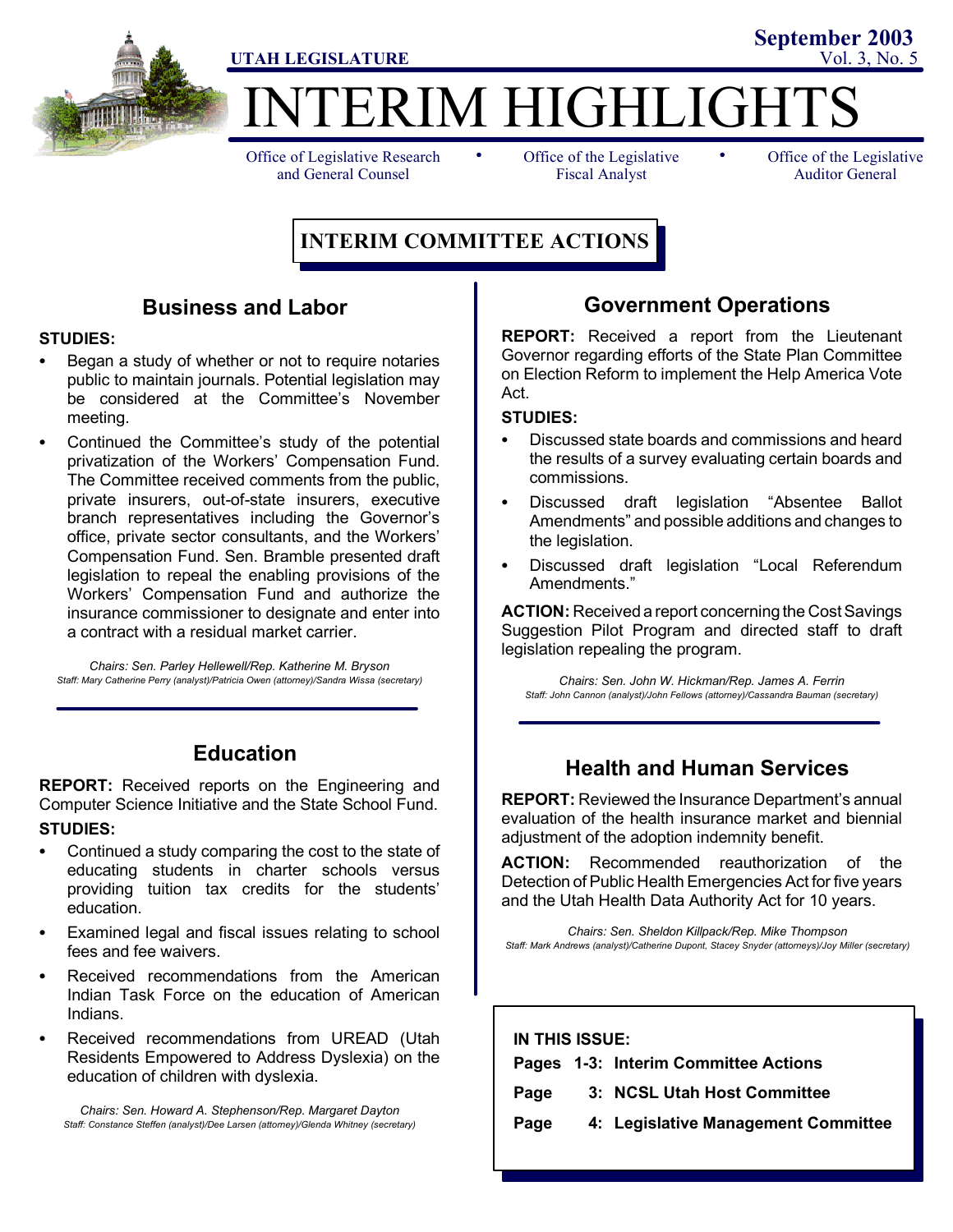# **Judiciary**

#### **REPORTS:**

- Received statutorily required reports from the Third Judicial District Co-parenting Mediation Program, Child Welfare Legislative Oversight Panel, and the Foster Care Citizens Review Board.
- Received a report and recommendations from the Utah State Bar ad hoc committee on Divorce, Child Custody, and Visitation.

**ACTION:** Recommended draft legislation "Marriage Preparation Requirements," which modifies marriage counseling provisions by requiring a reduction in marriage license fees for couples who undergo marriage education.

*Chairs: Sen. David L. Gladwell/Rep. Ben C. Ferry Staff: Jerry Howe (analyst)/Esther Chelsea-McCarty (attorney)/Cassandra Bauman (secretary)*

# **Law Enforcement and Criminal Justice**

### **STUDIES:**

- Discussed draft legislation to implement a fee on wireless and land-based telephones to fund a statewide emergency 911 system capable of geographically locating a wireless telephone user's location.
- Discussed draft legislation to create an Automobile Crime Prevention Authority by imposing a \$1.00 fee on each vehicle registered in Utah.

**REPORT:** Received an annual report from the Department of Corrections on the status of housing prison inmates in county jails, including jail contracting and jail reimbursement.

*Chairs: Sen. D. Chris Buttars/Rep. DeMar "Bud" Bowman Staff: Jami Momberger (analyst)/Susan Creager Allred (attorney)/Tracey Fredman (secretary)*

## **Natural Resources, Agriculture, and Environment**

**STUDY:** Studied ways that local governments and other parties influence Wild and Scenic Rivers designations under the Federal Wild and Scenic Rivers Act.

#### **REPORTS:**

- Received a report from the State Engineer on the management of ground water aquifers that have experienced a significant decline in water levels and on the regulation of water rights in those aquifers.
- Received a report on the environmental management system certification presented to Circle Four Farms located in Milford, Utah.
- Received a report from the State Veterinarian on Chronic Wasting Disease.

*Chairs: Sen. Beverly Evans/Rep. Craig W. Buttars Staff: Brian Allred (analyst)/Jeanenne Larson (attorney)/Joy Miller (secretary)*

## **Political Subdivisions**

#### **STUDIES:**

- Continued its study and discussion of the condemnation of water rights by governmental entities and the Utah Constitution provision prohibiting municipalities from disposing of water rights.
- Continued its study and discussion of ways to prevent and resolve conflicts between governmental entities in the siting of critical regional facilities.

#### **ACTIONS:**

- Provided direction on draft legislation relating to eminent domain and requested affected parties to continue to try to work out a solution to current differences.
- Decided to continue studying next interim a recommendation to amend the Utah Code to formalize the roles of Utah's seven Associations of Governments as government service providers.

*Chairs: Sen. Carlene M. Walker/Rep. Kory M. Holdaway Staff: Joseph Wade (analyst)/Robert Rees (attorney)/Wendy Bangerter (secretary)*

## **Public Utilities and Technology**

## **REPORTS:**

- $\bullet$  Received a report on the stability of Utah's power and transmission grid. This report also included power reliability interrelationships with the other thirteen western states and the two western provinces of Canada.
- Received a report regarding PacifiCorp's 2003 Integrated Resource Plan and an update on the development of 4000 MW of new power generation capacity. This new capacity is described as a diversified energy portfolio which includes 1400 MW of alternative power generation capacity. Multiple requests for proposal were issued beginning in January 2003 to continue through January 2004 to implement the proposed diversified energy portfolio.
- Received a preliminary report on the multi-state process for determining the allocation of assets, revenues, and expenses between Utah and other PacifiCorp jurisdictions relating to generating, transmitting, and distributing electric power. This issue will be continued in the October interim meeting.

*Chairs: Sen. Leonard M. Blackham/Rep. Stephen H. Urquhart Staff: Richard North (analyst)/Thad LeVar (attorney)/Clay Hatch (secretary)*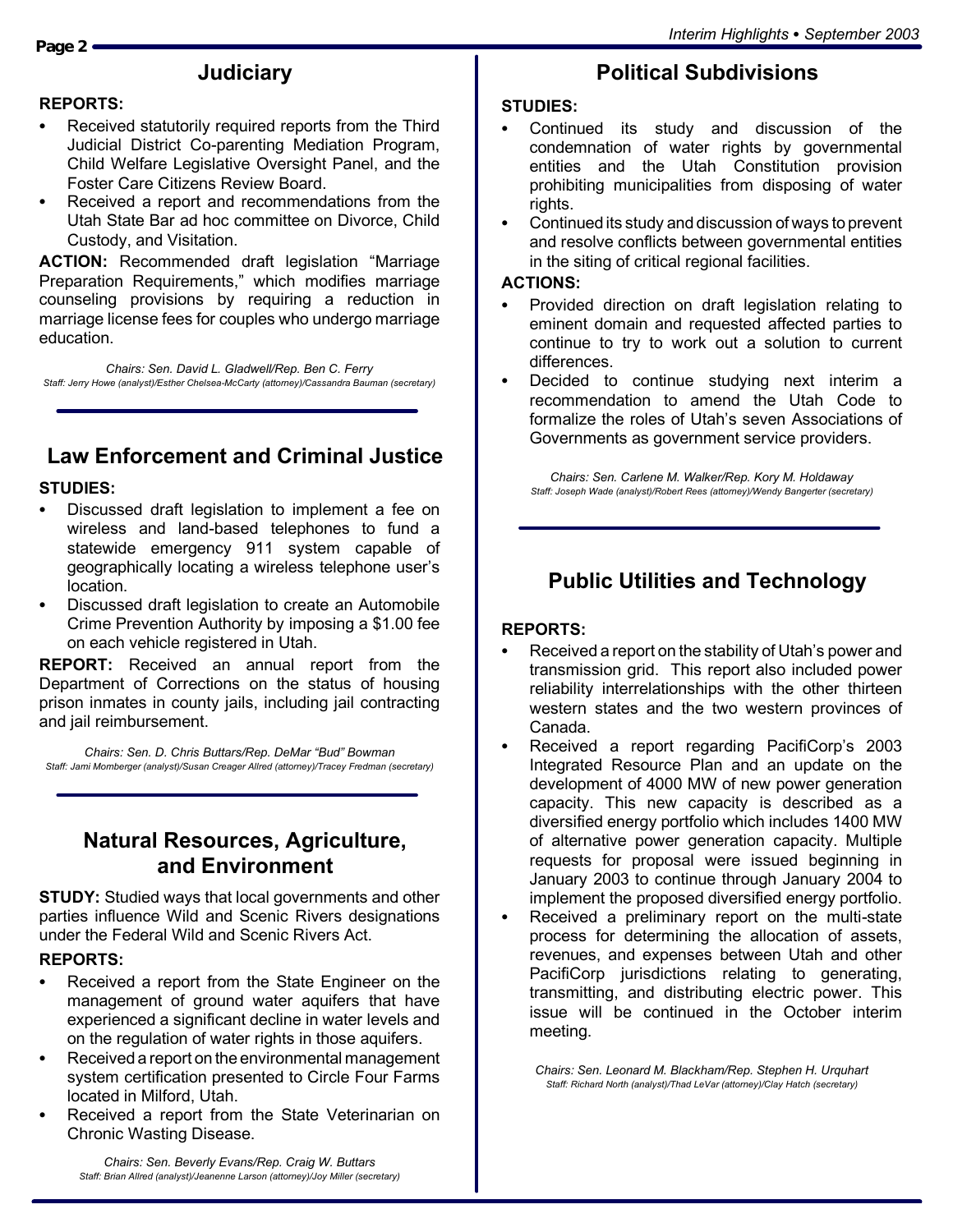# **Revenue and Taxation**

## **STUDIES:**

- Reviewed how the Utah individual income tax system links with the federal individual income tax system and how this linkage might be modified.
- Reviewed the imposition of liens by the Utah State Tax Commission. The Committee compared state and federal tax collection processes with regard to liens, which are generally used as a collection tool by the Commission.
- Reviewed the business income apportionment formulas under the state corporate income tax. The Committee reviewed a proposal to change the current system of weighting all three factors (sales, property, income) equally to a system where the sales factor is given more weight.
- Reviewed the implementation of SB 213, "Amendments to Sales and Use Tax," 2003 General Session. This bill expanded the sales and use tax base to include satellite and cable television services.

**ACTION:** The Committee passed a motion to ask certain committee members to review the issue of implementing the sales and use tax on satellite and cable television services and report back at a future meeting.

*Chairs: Sen. Curtis S. Bramble/Rep. Wayne A. Harper Staff: Bryant Howe (analyst)/Rebecca Rockwell (attorney)/Sandra Wissa (secretary)*

# **Transportation**

#### **STUDIES:**

- Received updates on the 2030 Long Range Transportation Plans.
- Received a presentation on the Scenic Byway Designation Process and considered draft legislation to create the Utah State Scenic Byway Committee.
- Received a presentation on street-legal ATVs and street quads and considered draft legislation to allow certain ATVs on the highway.

*Chairs: Sen. Dan R. Eastman/Rep. Joseph G. Murray Staff: Benjamin Christensen (analyst)/Shannon Halverson (attorney)/Wendy Bangerter (secretary)*

## **Workforce Services & Community and Economic Development**

## **STUDIES:**

- Discussed a partnership approach to economic development between Utah and private enterprise.
- Received an update from the Department of Workforce Services regarding federal re-authorization of various programs set to expire at the end of September 2003.

**REPORT:** Received a report from the Office of Child Care outlining efforts to simplify child care services in Utah.

*Chairs: Sen. Scott K. Jenkins/Rep. David N. Cox Staff: Mark Steinagel (analyst)/Jim Wilson (attorney)/Glenda Whitney (secretary)*

## **National Conference of State Legislatures Utah Host Committee**

At its September 15, 2003 meeting, the NCSL Utah Host Committee made several important decisions regarding the 2004 Annual Meeting in Salt Lake City (July 19-23). The Committee selected Conference Direct/Eventiv Inc. as Utah's "Events Coordinator" for the 2004 Annual Meeting after interviewing the top four of nine applicants for the position. Staff will now prepare a contract with Conference Direct/Eventiv Inc. for the Committee's approval.

The Committee also confirmed that the Mormon Tabernacle Choir and Orchestra at Temple Square will present a concert in the Salt Lake Tabernacle for the opening social event of the 2004 NCSL Annual Meeting.

The Legislature's next major responsibility for the 2004 Annual Meeting is fund raising. The Legislature must raise approximately \$1 million to fund the Annual Meeting. The Committee received presentations from Nancy Rhyme, NCSL's fund raiser, and Linda Worrell, NCSL's Director of Meetings and Seminars, who shared ideas and strategies that the Utah Legislature could use to raise the necessary funds. Gay Taylor and John Massey reported on the tax status of the NCSL Utah Host Committee and provided an update on Committee Finances.

The Committee also reviewed Utah's activities at NCSL's 2003 Annual Meeting in San Francisco which included a buffet breakfast, Utah videos, travel literature, prize drawings, and gifts at the Utah Booth. The Committee continued to discuss ways to improve plans for the 2004 NCSL Annual Meeting.



The Committee selected this logo to promote the 2004 NCSL Annual Meeting in Salt Lake City.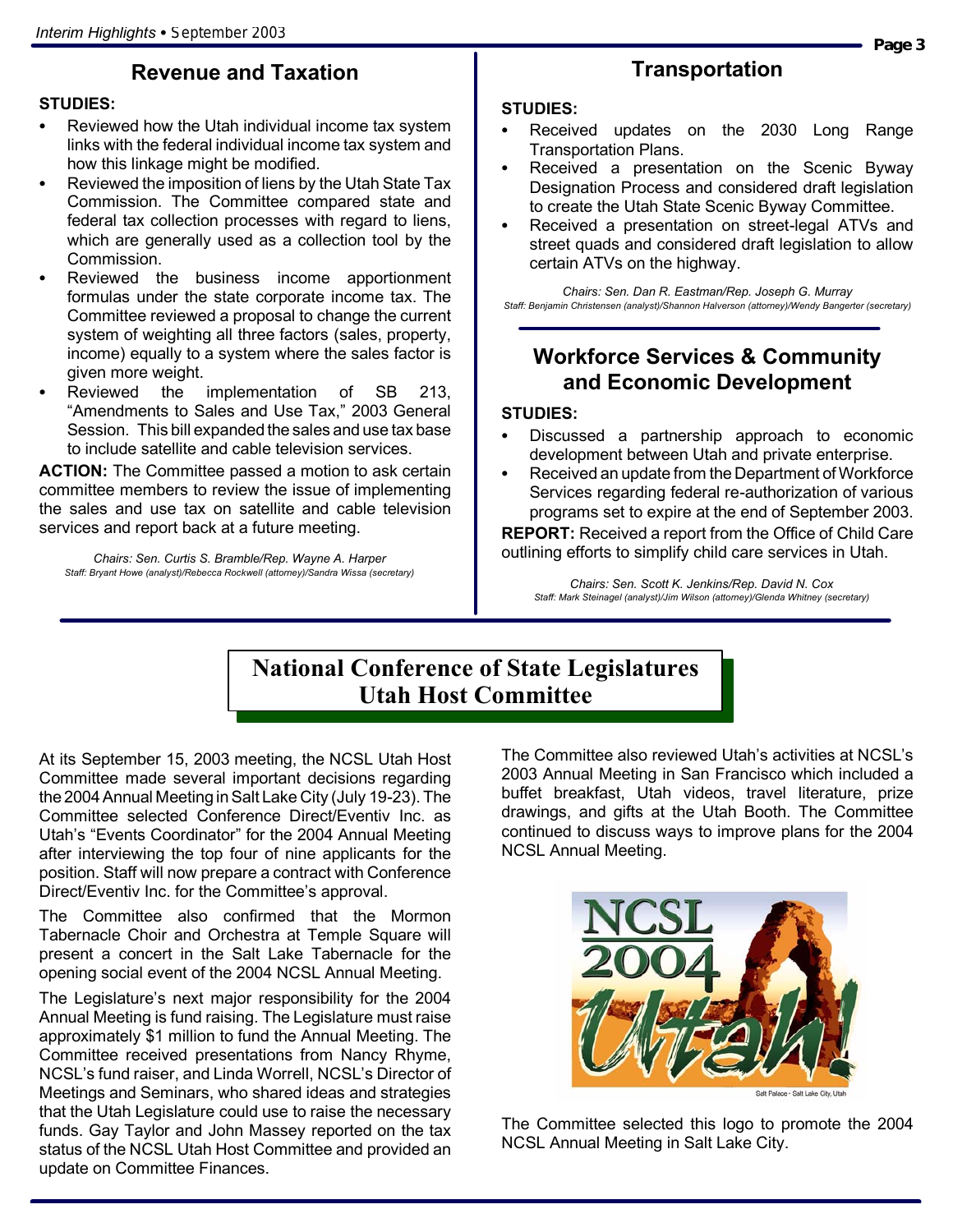#### **REPORT:**

- Viewed the legislative Web page showing the new additions and improvements that make the page more user-friendly while providing substantially more information.
- Received a report from legislative General Counsel, Gay Taylor, that the office has filed a Reply Memorandum in support of the Motion to Dismiss on behalf of two legislators being sued in the case of *Ivie v. State of Utah.*
- Received a report from General Counsel Gay Taylor that she has not been able to find an adequate solution to addressing the issue of removing the criminal penalties for making known the existence of records that are not public or for closing a meeting of a public body to discuss those types of records. The negative ripple of unintended consequences from any solution is substantial. Therefore, no legislation is recommended.
- Postponed until the next meeting acting on a request by the Judiciary Interim Committee to approve a Minority Affairs Subcommittee, including per diem and expenses.

#### **ACTION:**

- Approved a request from the Request for Proposal Committee (authorized by the Education Interim Committee) to hold an additional meeting tentatively set for October 9, 2003. The Request for Proposal Committee will evaluate preliminary proposals to stretch educational dollars and improve student performance and make recommendations to the Education Interim Committee for funding of up to three complete proposals.
- Moved to adopt as a committee bill, "Authorization to Close a Meeting" for the 2004 General Session. This allows the Records Committee of the executive, legislative, or judicial branch to close a meeting for the limited purpose of determining if a record is properly classified as not public; and if it is properly classified, whether the public interest favoring access outweighs the interest in restricting access.
- Moved to have the Political Subdivisions Interim Committee review the possibility of having the Association of Governments created in statute.



**Office of Legislative Research and General Counsel** 436 State Capitol . Salt Lake City, UT . 84114 (801) 538-1032

**Office of the Legislative Fiscal Analyst** 425 State Capitol • Salt Lake City, UT • 84114 (801) 538-1034

**Office of the Legislative Auditor General** 130 State Capitol · Salt Lake City, UT · 84114 (801) 538-1033

For more information about legislative activities, contact one of the legislative offices or access our website at: www.le.utah.gov

*Editors: Mary Catherine Perry and Jami Momberger*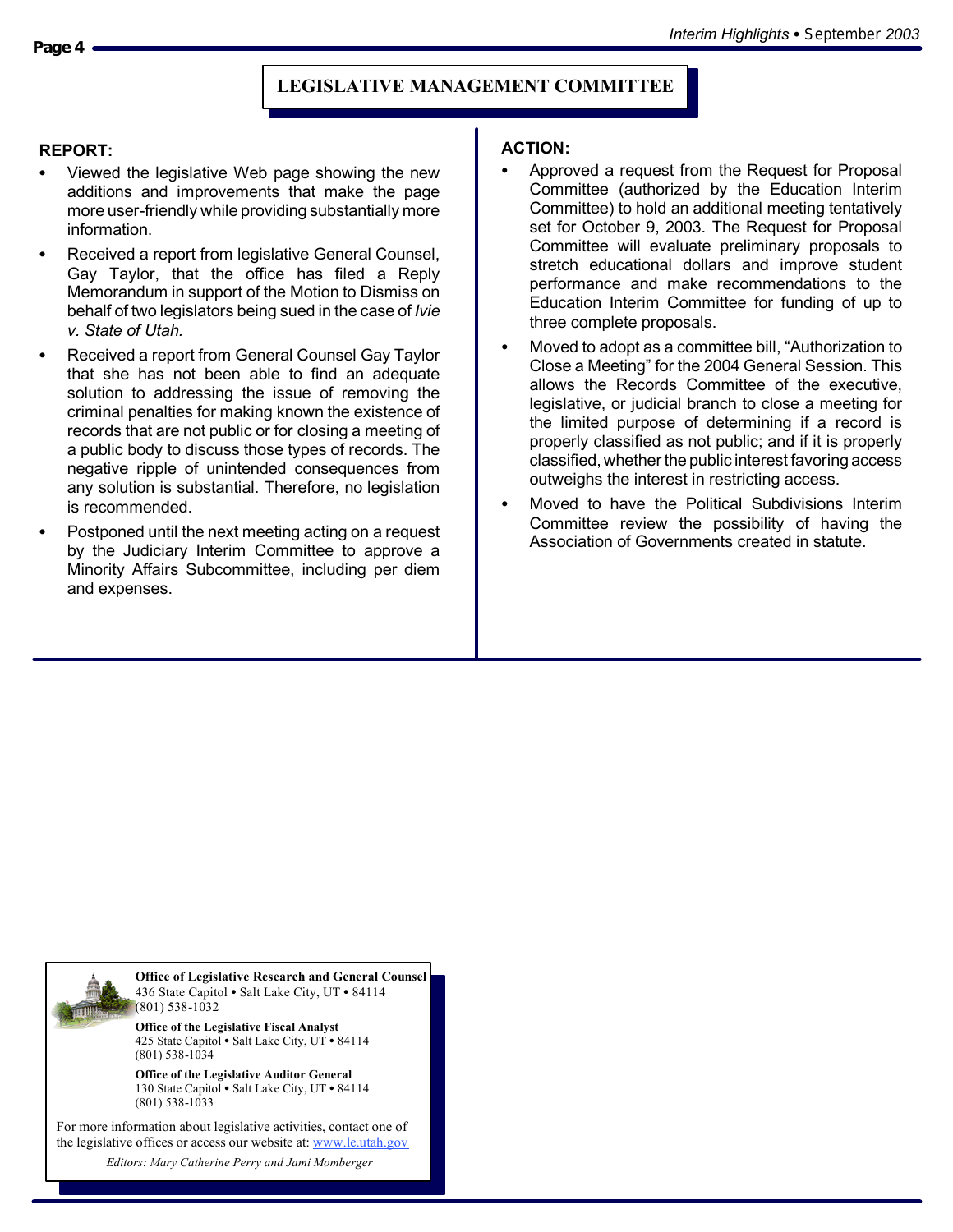

OFFICE OF TH.

# FISCAL HIGHLIGHTS

JOHN E. MASSEY, DIRECTOR

# **EXECUTIVE APPROPRIATIONS COMMITTEE**

CO-CHAIRS :

SENATOR LEONARD BLACKHAM - REPRESENTATIVE RON BIGELOW

### **Report:** Federal Funds Update

**Summary:** Staff reviewed 52 applications for federal funds from various state agencies. The total amount applied for is \$95.7 million. This figure represents one-, two-, and, three-year grants. Six of the grant applications indicate that 8.8 FTEs will be added if the federal funding is approved. None of the grants indicated that state funding would be requested to replace the federal funds when the grants expire.

The Federal Grants Tracking document, prepared by the Governor's Office of Planning and Budget was reviewed by the committee. The document updates the federal grant applications which have previously been presented to the Committee. The information details whether or not the grant was approved and received and any major changes in the amount awarded.

**Committee Action:** The Committee asked questions and requested more information on Oregon's law which allows for interim Legislative rejection of federal grants.

#### **Staff Contact:** Spencer Pratt

**Report:** Balancing the Structural Deficit

**Summary:** Staff introduced a proposed tool for addressing shortterm structural deficits. The report suggests that appropriators match one-time revenue with one-time projects whereby reducing or eliminating any structural deficit.

In the past, Utah has used ongoing appropriations to fund capital projects like the Centennial Highway Fund, capital facilities, the School Building Program, and state agency capital acquisition. At the same time, the state has reflected in its budget a short-term structural deficit (ongoing costs funded with one-time revenue). Fiscal staff suggest that by shifting ongoing resources from discrete capital projects to continuous costs like personnel, and in-turn replacing such ongoing appropriations with one-time revenue, the Legislature can balance a structural deficit.

**Committee Action:** Chairman Leonard Blackham asked the Analyst to prepare a follow-up to this report showing what the structural surplus would have been for the past five years had onetime projects been funded with one-time appropriations.

**Staff Contact:** Jonathan Ball - Report Lead, John Massey, Michael Kjar, Mark Bleazard, and Kevin Walthers.

**Report:** Review of Draft Legislation on Internal Service Fund – Capital Outlay Authority (Follow-Up From July 15, 2003 Meeting)

**Summary:** In July the committee voted to prepare a bill amending the Budgetary Procedures Act to clarify that:

- 1. Unless explicitly granted by the Legislature, ISFs do not have authority to carry over Authorized Capital Outlay;
- 2. The ISF must have legislative approval in the appropriations act for items to be acquired using Carry Over Authorized Capital Outlay. This would be similar to the way the Legislature currently grants non-lapsing status for specific purposes in appropriated agencies.

In August the committee reviewed and discussed the draft legislation.

**Committee Action:** A motion to accept the draft legislation as a committee bill did not pass. The committee indicated a willingness to reconsider the bill after some editing.

#### **Staff Contact:** Steve Allred

**Report:** Department of Health - Medicaid Benefit Amendments

**Summary:** During the 2003 General Session, HB 126, Medicaid Benefits Amendments passed, which authorizes the Department of Health to study the Medicaid drug program and report its findings to the Executive Appropriations Committee. The language states that the EAC and the Legislative Management Committee review the proposal and may: (A) recommend that the department implement the drug program; (B) recommend that the department modify the drug program; (C) recommend that the department terminate the drug program; or (D) recommend to the governor that he call a special session of the Legislature to review and approve the drug program.

Michael Deily, Medicaid Director, presented the study and the results of the Medicaid Drug Program. Medicaid prescription drug costs have doubled since 1999, due to increased utilization and manufacturer price increases. Mr. Deily reviewed the cost-saving methods implemented over the past few years. The department proposes using evidence-based clinical and financial reviews for two therapeutic drug classes: proton pump inhibitors (for ulcers), and statins (for cholesterol). Estimated savings from these two drug classes is \$2.825 million.

**Committee Action:** The Committee scheduled to continue discussion of this item during the October meeting in order to hear public comment.

**Staff Contact:** Spencer Pratt

425 STATE CAPITOL • SALT LAKE CITY, UTAH • 84114 PHONE: (801) 538-1034 BEN LEISHMAN, EDITOR